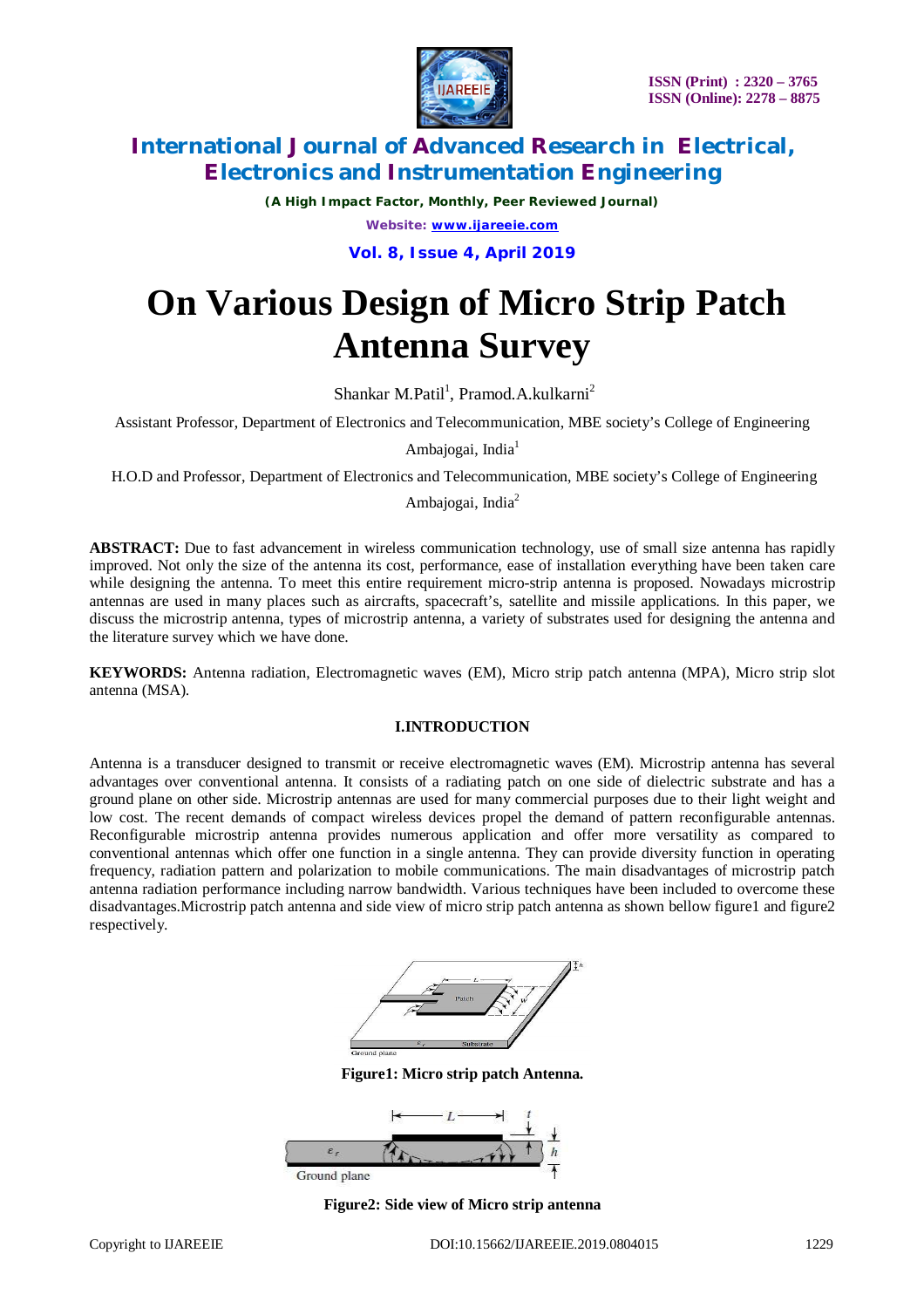

*(A High Impact Factor, Monthly, Peer Reviewed Journal)*

*Website: [www.ijareeie.com](http://www.ijareeie.com)*

### **Vol. 8, Issue 4, April 2019**

### **Table 1: Characteristics of MPA and MSA**

| Sl.NO | <b>Characteristics</b>   | <b>MPA</b>                  | <b>MSA</b>                         |
|-------|--------------------------|-----------------------------|------------------------------------|
|       | Polarization             | Both linear and<br>Circular | Both linear and<br>circular        |
| 2     | Dual frequency operation | Possible                    | Possible                           |
| 3     | Shape flexibility        | Any shape                   | Mostly rectangular<br>and circular |
|       | Spurious Radiation       | Exists                      | Exists                             |
| 5     | Bandwidth                | 2-50%                       | 5-30%                              |
| 6     | Fabrication              | Very easy                   | Easy                               |

**MPA-Microstrip patch antenna MSA-Microstrip slot antenna**

#### **II.FEEDING TECHIQUES**

Various types of feeding techniques are available to feed microstrip antenna. Each of them has their own merits or demerits. A number of factors are used to choose which type of feeding is suitable for the designed antenna. The main consideration is effective power transfer from feed line to the antenna radiating element that is proper matching between the feed and antenna. Various techniques like impedance transformer, stubs are used for impedance matching. Feed structure should like that these matching structure could be fabricated with radiating element easily. Spurious feed radiation and surface wave losses are also the major factors which depend on the feeding methods which affects the antenna characteristics. Surface waves decreases the efficiency of antenna and spurious feed radiation results in undesired radiation which will give rise to side lobe level and also increases level of cross polarization. Another main feature is that feed network should be well-suited to make an array, feeding methods can be dividing in two categories one is contacting feeds and other one is non contacting feeds or electromagnetic coupled feed. In contacting feeds the feed line is directly connected to radiating element. The main drawback of contacting feeds are that it shows inherent asymmetry which produces the higher order modes that leads to increase in cross polarization level. To minimize these noncontacting feeds are used. Microstrip line feed and coaxial probe feeding are two mainly used direct contact feedings and aperture coupled and proximity coupling are two noncontacting couplings which are described in brief below.

#### **MICROSTRIP LINE FEED**:

Microstrip line fed is conducting strip, usually of much minor width compared to patch. It is easy to fabricate, simple to match by controlling the inset position. If we increases the thickness of the substrate surface waves and spurious fed radiation increases. And its bandwidth is very limited. The purpose of the inset cut in the patch is to match the impedance of the fed line to the patch, without the need for any additional matching element. This is achieved by properly controlling the inset position.Microstrip line feed as shown bellow figure 3.



#### **Figure3: Microstrip line feed**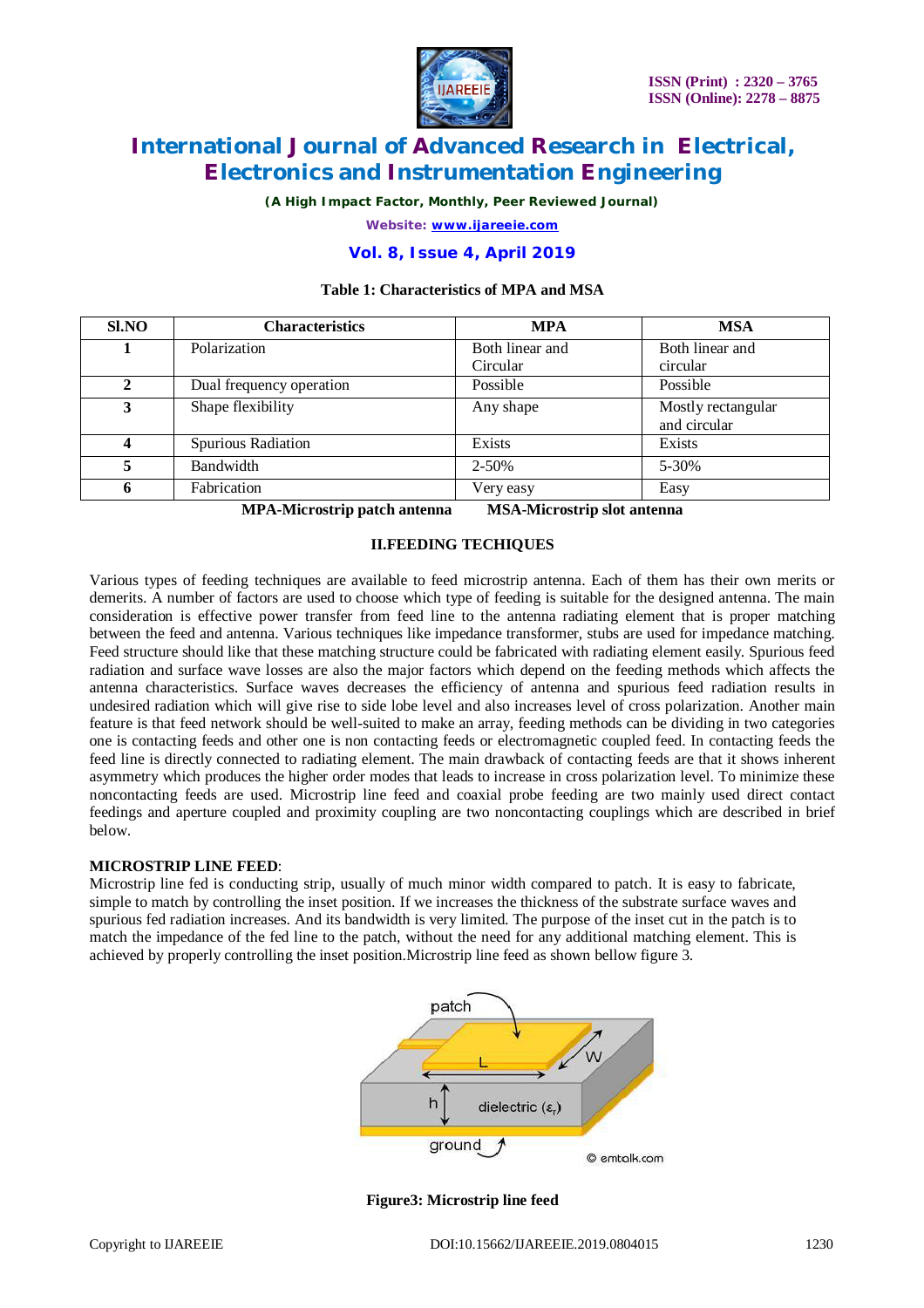

*(A High Impact Factor, Monthly, Peer Reviewed Journal)*

*Website: [www.ijareeie.com](http://www.ijareeie.com)*

### **Vol. 8, Issue 4, April 2019**

#### **COAXIAL FEED:**

One of the commonly used feeding for microstrip antenna. In this type of feeding core of coaxial cable is directly connected to the patch using the soldering and the outer cable is connected to the ground. Core conductor is inserted in the substrate via a hole. The main advantage of this feeding is that we can directly feed or connect the inner conductor to the feed point where the input impedance is equal to the characteristic impedance of the feed line. Probe feed rectangular micro strip antenna as shown bellow figure 4.

![](_page_2_Figure_8.jpeg)

**Figure4: Probe feed Rectangular Micro strip antenna**

**PROXIMITY COUPLE FEED:** Two types of dielectric substrates are used in this type of feeding. Microstrip line is not directly connected to patch and left open ended and is sandwiched between the substrates. Energy from feed line is coupled electromagnetic to the radiating patch. The microstrip line can be extended as stub to increase the bandwidth. Substrates dielectric constants play a lead role and selected to increase the bandwidth and decrease the spurious feed radiations from the feed line. Proximity coupled feed as shown bellow figure 5.

![](_page_2_Figure_11.jpeg)

**Figure 5: Proximity Couple Feed**

Thick Material with low dielectric constant is chosen for Upper substrates because lower the dielectric constant more the fringing field and more the radiations from patch and thin substrate with high dielectric constant is chosen for lower substrate. This type of feeding has largest bandwidth as compared to others. It is easy to model and has low spurious feed radiation however its fabrication is more difficult because the exact alignment of feed line is required.

**APERTURE COUPLE FEED:** Coupling between the patch and the feed line is made through a slot or an aperture in the ground plane. In this technique transmission line is shielded from the antenna by a conducting plane with a hole to transmit energy to antenna. As shown in figure6, The upper substrate can be made with a lower permittivity to produce loosely bound fringing fields, yielding better radiation. The lower substrate can be independently made with a high value of permittivity for tightly coupled fields that don't produce spurious radiation. The disadvantage of this method is increased difficulty in fabrication. Aperture coupled feed as shown bellow figure 6.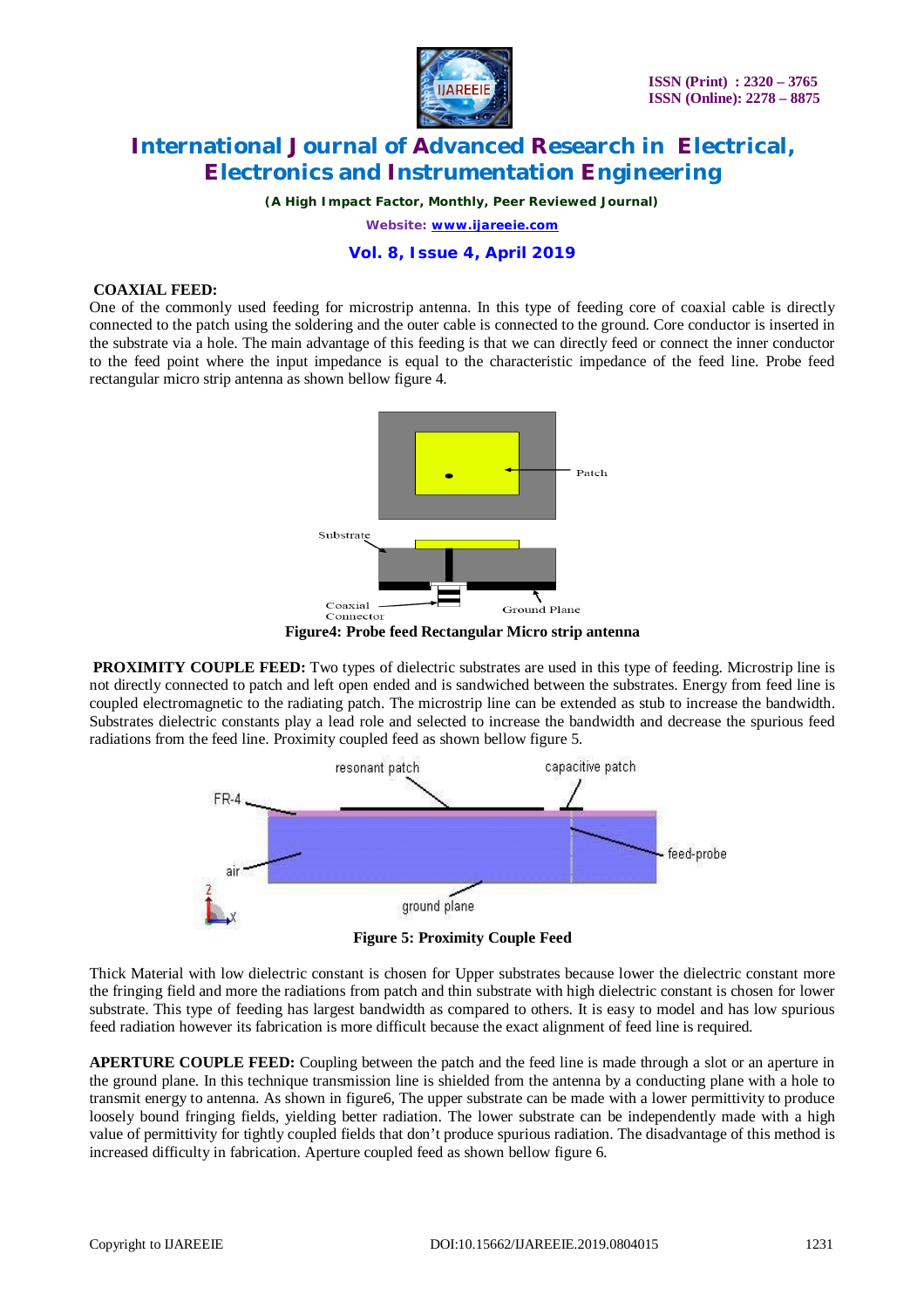![](_page_3_Picture_1.jpeg)

*(A High Impact Factor, Monthly, Peer Reviewed Journal)*

*Website: [www.ijareeie.com](http://www.ijareeie.com)*

### **Vol. 8, Issue 4, April 2019**

![](_page_3_Figure_6.jpeg)

**III.LITERATURE SURVEY**

#### **1. CIRCULAR POLARIZATION WIDEBAND E-SHAPED PATCH ANTENNA FOR WIRELESS APPLICATIONS**

 Here, polarization switching is presented for reconfigurable wideband E-shaped patch antenna. This design consists of two slots which are switched on and off using pin diode. And, two antennas allowing switching either between linear and circular polarization or between two circular polarizations are demonstrated. This microstrip antenna operates at 2.45GHz frequencies. Antenna is constructed on grounded two layers of dielectric sheet (air and FR4), and a vertical probe connected from ground to the upper patch. The substrate FR4 with relative dielectric constant of 4.2, thickness of h=10mm, and loss tangent=0.02.

#### **2. PATCH ANTENNA DESIGN ANALYSIS FOR WIRELESS COMMUNICATION**

 A simulation of sixteen (hexadecimal) faced microstrip patch antenna design using slot on the edge is discussed here. Here probe fed model is used. The simulated results of the antenna achieve the radiation parameters such as s-parameter radiation pattern and VSWR. In s-parameter. The parameter value reaches less than -10dB for the resonant frequencies 0.9GHz, 0.87GHz to 0.90GHz and VSWR value is obtained as less than 2 for that same frequency. This antenna will be useful for 900MHz band in wireless communication applications.

#### **3. RECTANGULAR MICROSTRIP PATCH ANTENNA USING CO-AXIAL PROBE FEEDING TECNIQUE TO OPERATE IN S-BAND**

 Here, the design of antenna is based on rectangular microstrip antenna. Its operating frequency is from 2GHz to 2.5GHz. Substrate used here is Flame Retardant 4(FR4) with the thickness of 1.6mm and its dielectric constant is approximately 4.4 and fed type used here is probe-fed. The return loss of the antenna obtained is -23dB at the centre frequency of 2.25GHz. From this, it indicates that the 9.61% of power is reflected and 90.84% of power is transmitted. The bandwidth obtained from the return loss result is 2% which signifies 46MHz. A perfectly matched antenna would have a VSWR of 1:1. This indicates how much power is reflected back or transferred into a cable. VSWR obtained from this antenna design is 1.13dB which is approximately equals to 1.1:1. This indicates that the level of mismatch is not very high.

#### **4. FREQUENCYRECONFIGURABLE MICROSTRIP CIRCULAR PATCH ANTENNA FOR WIRELESS DEVICES**

 Here, frequency reconfigurable circular antenna design is proposed. In this, antenna a circular patch antenna with circular slot using two pin diode at the centre frequency 10 GHz was designed and simulated frequency reconfiguration is achieved in the frequency range of 9.69-10.2GHz. The substrate used is FR-4 with its permittivity of 4.54 and thickness of 1.6mm. The dimensions of the microstrip circular patch element were calculated at the centre frequency of 10GHz by conventional design procedure. Here, electromagnetic simulation software was used to simulate the proposed structure. Frequency reconfigurations were achieved for three different cases. Case i) when both diodes was in off-states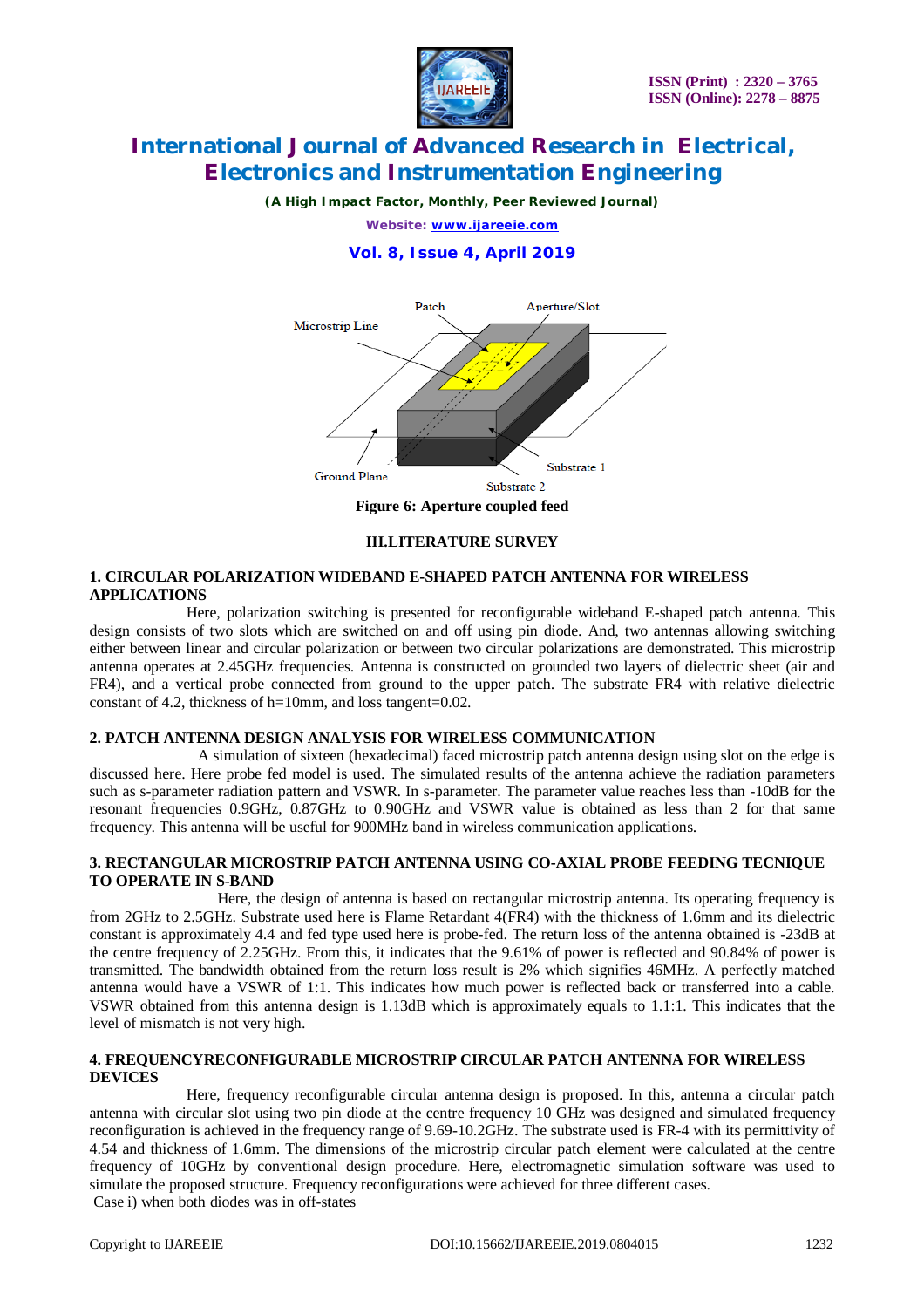![](_page_4_Picture_0.jpeg)

*(A High Impact Factor, Monthly, Peer Reviewed Journal)*

*Website: [www.ijareeie.com](http://www.ijareeie.com)*

### **Vol. 8, Issue 4, April 2019**

Case ii) when one-diode is in on-state

Case iii) when both diode is on on-state.

In first case, the return loss is -14.84dB at the resonant frequency of 9.69GHz. In second case, the return loss is - 11.87dB at the resonant frequency of 9.83GHz.Whereas in third case, the return loss is -13.84dB at the resonant frequency of 10.18GHz.

#### **5. RECONFIGURABLE MICROCHIP PATCH ANTENNA USING MEMS TECHNOLOGY**

 Here, the design of reconfigurable microchip patch antenna is based on MEMS technology. Operating frequency is in the range of 5-8GHz for the application of wireless communication has been designed. MEMS based switch is inserted in the patch to control its configuration patch antenna using switchable slots shows different resonant features with different states of the switch. Here, capacitive type MEMS switch is used. Fed line width is 1.5564mm and fed-line length is 2.456mm.in this design return loss of -10dB is obtained and VSWR lie in the range of 1-2 which is achieved for all frequencies. Resonant frequency of 6GHz was designed. Different operating frequency of 5.38, 5.68, 5.75GHz were obtained using RF MEMS switch.

### **6. DESIGN OF COMPACT MULTIBAND MICROSTRIP PATCH ANTENNAS**

 In this design, antenna for main wireless applications which lie in the band starting from 900MHz to 5.5GHz which includes the GSM (880-960) GPS (1568-1592 MHz) ,DCS (1710-1880MHz), and PCS(1850- 1990MHz), UMTS(1920-2170MHz), IEEE 802.11 b/g(2400-2484) and WLAN IEEE802.11a bands (5.15- 5.35GHz,5.725-5.825GHz). In this design different type of antenna such as i) rectangular fractal antenna ii) multistandard patch antenna iii) circularly polarized microstrip patch antenna iv) E-shape and U-shape v) multi-standard patch antenna. Gain and directivity is calculated for each antenna. This antenna will cover the wide band operation and can be applied to multiband wireless communication system due to its small size and low fabrication cost. Antenna gain and radiation pattern are tolerable at almost all bands of operation.

#### **7. 2.45GHz MICROSTRIPPATCH ANTENNA WITH DEFECTED GROUND STRUCTURE FOR BLUETOOTH**

 Here, Analyzed rectangular patch antenna with DGS (Defected Ground Structure) for wireless application. Their antenna design simulated at 2.45GHz frequency. And their feeding technique is done by quarter transformer feeding. This feeding is generally used for impedance matching. Here, they used rectangular patch antenna. This patch antenna dimension is 15mmx18mm using the dielectric substrate having permittivity 3.2 and thickness is 0.762mm. The dimension of quarter transformer feed which is used for a rectangular patch antenna of the resonant frequency 5GHz are length 9.5mm and width 0.56mm and feed line width is 1.83mm which results in a high-quality match with 50ohm.

#### **8. A FREQUENCY RECONFIGURABLE STACKED PATCH MICROSTRIP ANTENNA WITH APERTURE COUPLER TECHNIQUE**

 This antenna is capable to accommodate at S/X band individually by using the same antenna. Two patches at different substrates are activated sequentially by changing modes at the feed line to achieve frequency reconfigurability. Operating frequency of this antenna is 2GHz to 8GHz. Antenna was based on a design of stacked patch micro strip patch antenna with aperture coupler technique. This antenna was composed of three layer of substrates, which are substrate1 and substrate2 by using Rogers/duroid 5880 materials with a dielectric constant, r=2.2, thickness h=0.78mm and tangent loss=0.0009 is used and FR4 material is used as substrate3 with a dielectric constant r=4.7, thickness h=1.6mm and tangent loss=0.0009 is used. According to the simulation results the FRSPMA can operate at the two states either ON state or OFF state. During the ON state, this antenna basically operates at s-band frequency which is at 2.16GHz with return loss is 34.01db. The gain obtained is 5.773db which is higher during the OFF state compared to ON state. The bandwidth during ON state is narrow width 92.9MHz. However, the bandwidth during OFF state can be considered large bandwidth width 247.7MHz. This antenna can cover large area during both states with the angular width (3db) 147.1 and 142.2 respectively.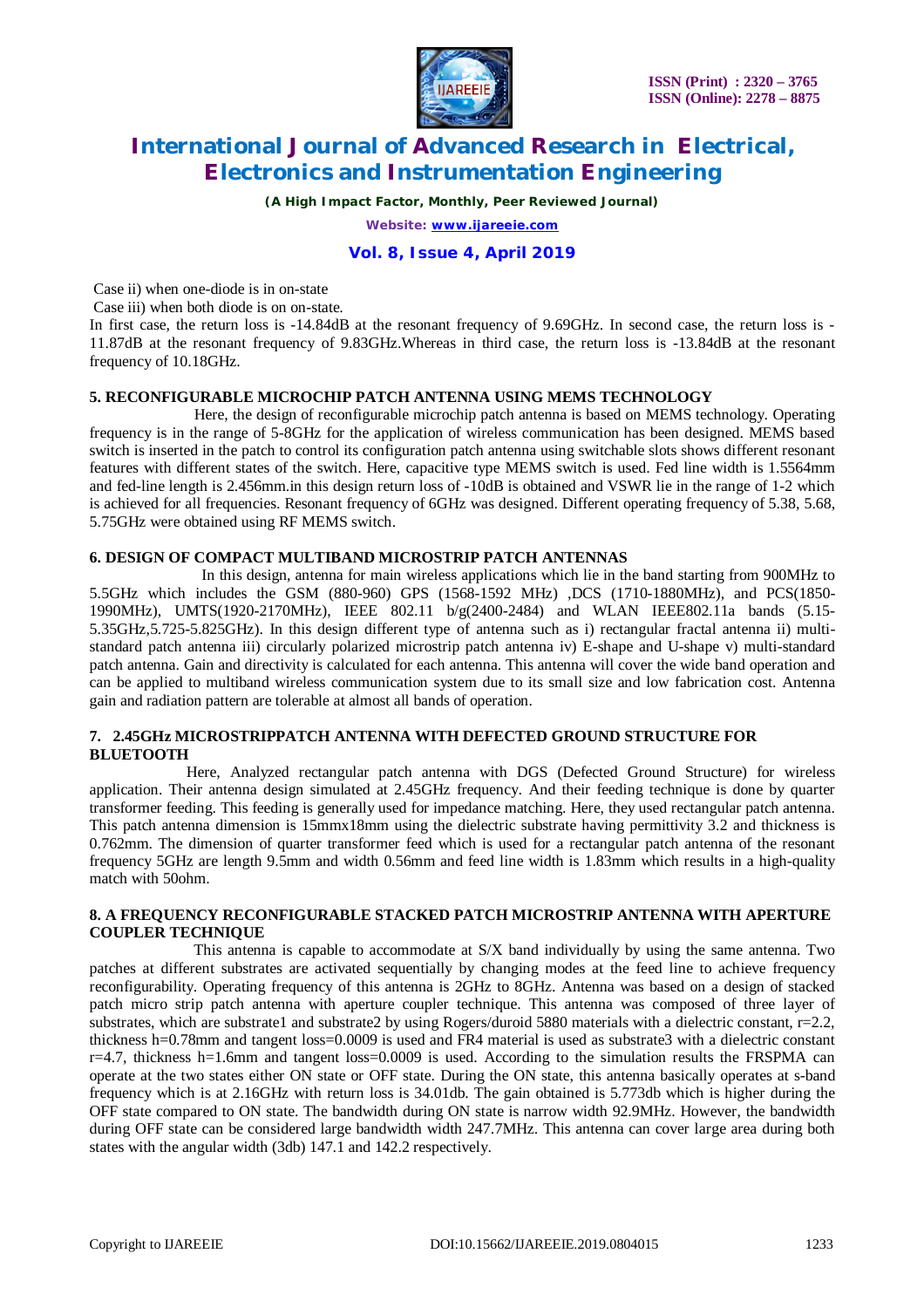![](_page_5_Picture_0.jpeg)

*(A High Impact Factor, Monthly, Peer Reviewed Journal)*

*Website: [www.ijareeie.com](http://www.ijareeie.com)*

#### **Vol. 8, Issue 4, April 2019**

#### **9. DESIGN OF COMPACT MICROSTRIP ANTENNA USING CERAMIC SUBSTRATE**

 Here, the proposed idea is to model the micro strip antenna with new material for substrate having very high dielectric constant. The basic idea of this paper is to get the desired functioning of micro strip patch antenna with less size with respect to height and width of the substrate as well as the patch with the use of ceramic substrate. The substrate used in this design is belongs to ceramic family which is named by forsterite. By using this ceramic family substrate efficient and concise antenna is designed. It gave the effect on the radiations and bandwidth of the antenna. This substrate has the dielectric constant 6.2. This substrate has low microwave loss, good insulation at high temperatures, and as smooth surface. This ceramic substrate has high coefficient of thermal expansion, it bonds easily with metals and glass. Its resonant frequency is equals to 1.80GHz with the help of this substrate the dimensions of the antenna are greatly reduced. The bandwidth efficiency and directivity of this suggested model is also enhanced at low cost. Moreover, due to such a high dielectric constant material reduces the robustness and mechanical stability of the antenna.

#### **10. EFFECTS OF DIELECTRIC PERMITTIVITY ON RADIATION CHARACTERISTICS OF CO-AXIALLY FEED RECTANGULAR PATCH ANTENNA**

 In this paper author discuss about various dielectric materials and its effects on radiation characteristics of rectangular patch antenna such as resonance frequency, bandwidth, gain, return loss, input impedance, radiation pattern and current distributions are investigated. And the dielectric material selected here having zero loss tangents. Here there is only small space between radiating element and ground plane main power is radiated towards broad size co-axial probe feed is used, here outer conductor is connected to ground plane and the inner conductor of co-axial connector is extends through dielectric and soldered to patch. Inner conductor of co-axial cable transfers the power from strip line to micro strip antenna from slot in the ground plane. Here different substrates used to compare the return  $l$ oss.

| Antenna            | 1          | $\mathbf{2}$ | 3                | 4          | 5           | 6          | 7                | 8          | 9            | 10          |
|--------------------|------------|--------------|------------------|------------|-------------|------------|------------------|------------|--------------|-------------|
| <b>parameters</b>  |            |              |                  |            |             |            |                  |            |              |             |
| <b>Dielectric</b>  | Air        | FR4          | FR4              | FR4        | FR4         | FR4        | FR4              | Roge       | Ceramic      | Poly        |
|                    | and        |              |                  |            |             |            |                  | <b>rs</b>  | (forsterite) | quartz      |
|                    | FR4        |              |                  |            |             |            |                  |            |              |             |
| <b>Software</b>    | IE3D       | IE3D         | <b>HFSS</b>      | EM         | <b>HFSS</b> | EM         | <b>HFSS</b>      | <b>CST</b> | <b>HFSS</b>  | <b>HFSS</b> |
|                    |            |              |                  | Simulator  |             | Simulator  |                  |            |              |             |
| <b>Return loss</b> | $-20db$    | $-15.6db$    | $-23db$          | $-14.84db$ | $-12.4db$   | $---$      | $-10db$          | $-10db$    | $- -$        |             |
| Axial ratio        | 0db        | 0.4db        | 0 <sub>d</sub> b | 1.2db      |             | ---        | 0 <sub>d</sub> b | --         | --           | $- -$       |
| <b>Frequency</b>   | 2.5        | 900          | 22.5             | $9-10$     | $5 - 8$     | $5-8$      | 2.45             | $2 - 8$    | --           | 2.042       |
|                    | <b>GHz</b> | MHz          | <b>GHz</b>       | <b>GHz</b> | <b>GHz</b>  | <b>GHz</b> | <b>GHz</b>       | GHz        |              | <b>GHz</b>  |
|                    |            |              |                  |            |             |            |                  |            |              |             |
|                    |            |              |                  |            |             |            |                  |            |              |             |

|  |  | <b>Table 2: Literature review</b> |  |
|--|--|-----------------------------------|--|
|--|--|-----------------------------------|--|

#### **IV.CONCLUSION**

 Theoretical survey on micro strip patch antenna has done in this paper. While designing the antenna the things which we have to consider is substrate which we are going to use, feeding type, dielectric constant of the substrate and its height and width. When we use the substrate from the ceramic family it gives the low microwave loss and also good insulation at high temperature. Particular microstrip patch antenna can be designed for specific applications. And it is believed that, this small size antenna will continue to benefit the human race for upcoming years

#### **REFERENCES**

<sup>[1]. 1.</sup>Jeen-sheen Row and Jia-fu Tsai," Frequency-reconfigurable Microstrip Patch Antennas with Circular Polarization", IEEE Transactions And Wireless Propagation Letters,Vol.13,2014.

<sup>[2]. 2.</sup>Huda A.Majid,Mohammad K.A.Rahim,"Frequency Reconfigurable Microstrip Patch-Slot Antenna With Directional Radiation Pattern", progress in Electromagnetic Research,Vol.144,319-328,2014